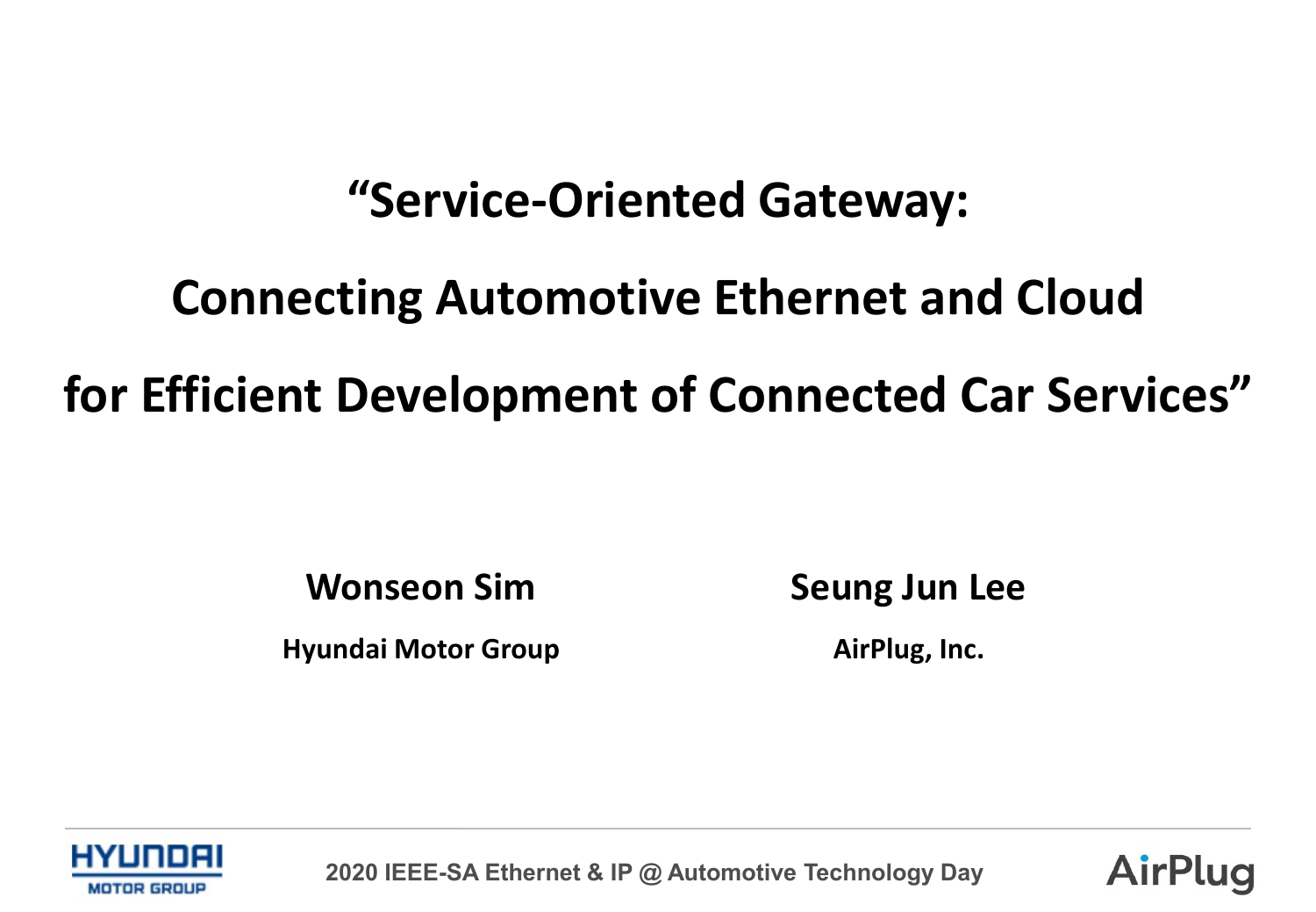### **Contents**

#### **Service-oriented Gateway**

- End-to-End Service-oriented Architecture
- External Connectivity : Challenges & Approach
- Structural Concept
- Software Architecture

#### **Features of Service-oriented Gateway**

- Protocol Conversion Service Communication
- Protocol Handling Service Discovery
- Edge Processing
- Policy & Access Control
- Network Utilization

#### **Connected Car Service Example**

- Door Control Service
- Emergency Alarm Service

#### **Concluding Remarks**

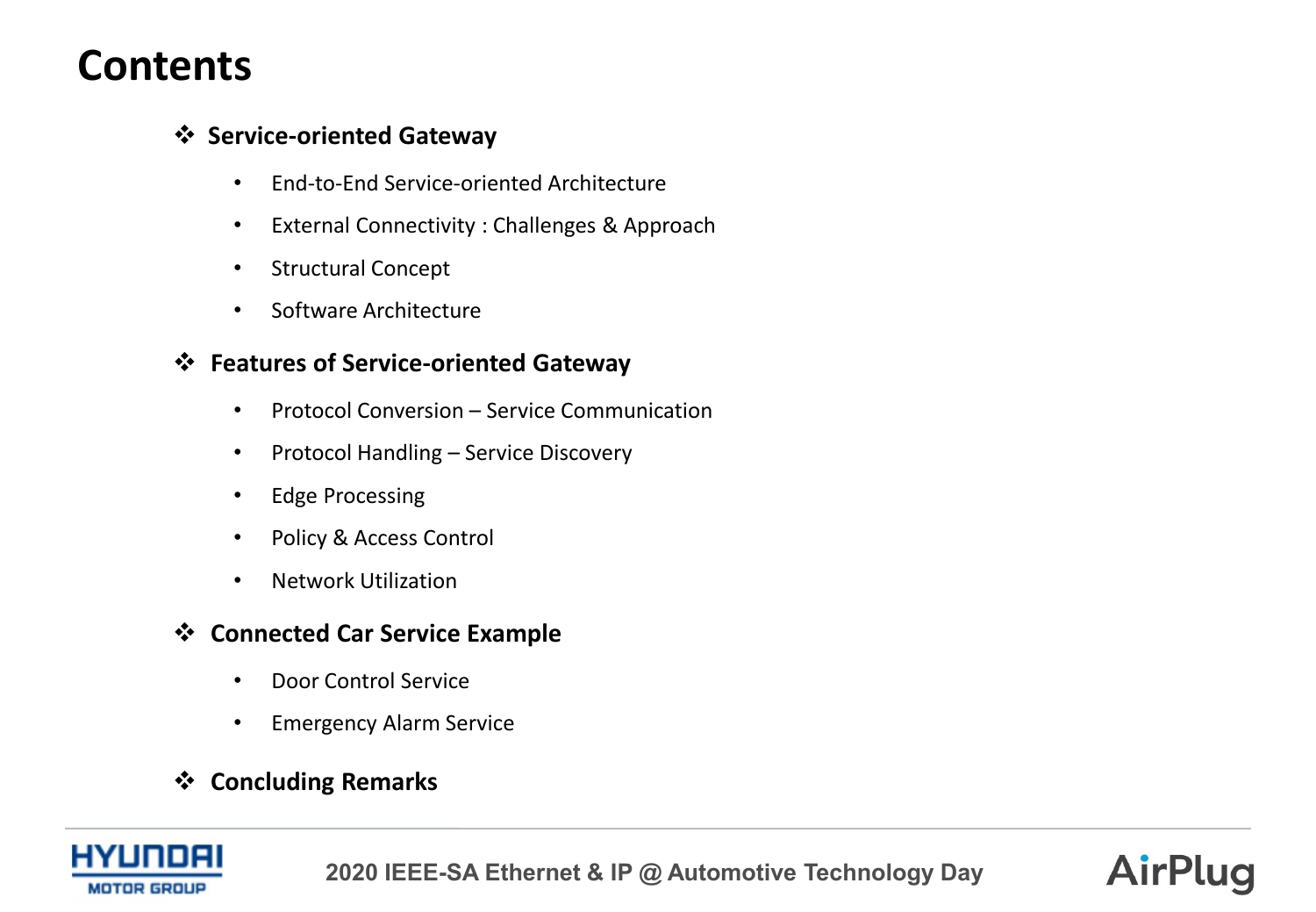# **Service-oriented Gateway**

- End-to-End Service-oriented Architecture
- External Connectivity : Challenges & Approach
- Structural Concept
- Software Architecture



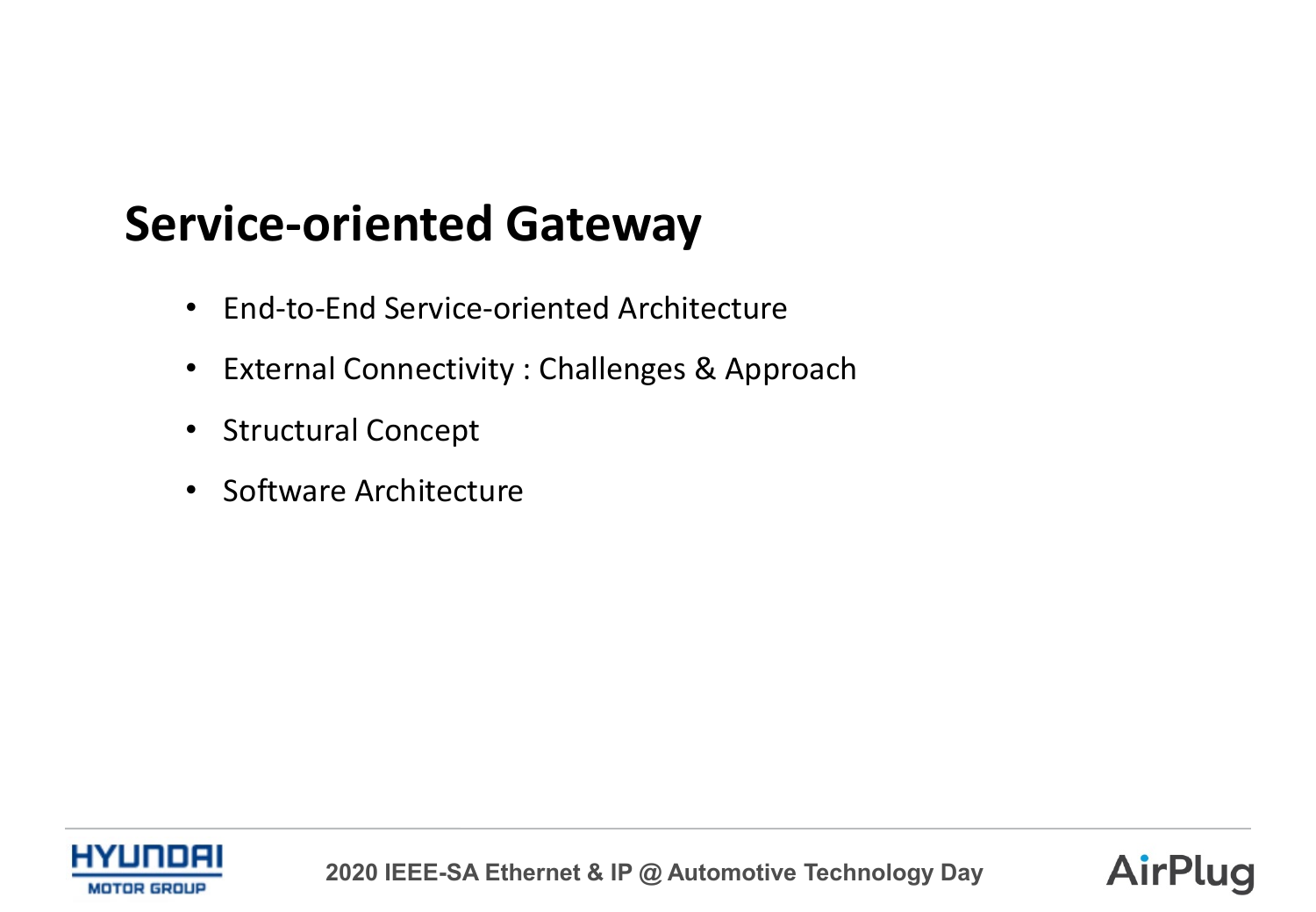#### **End-to-End Service-oriented Architecture**

#### End-to-End Service-oriented Architecture

• Extended Service-level Transparency and Integrated Service Design



#### **End-to-End Service-level Transparency**



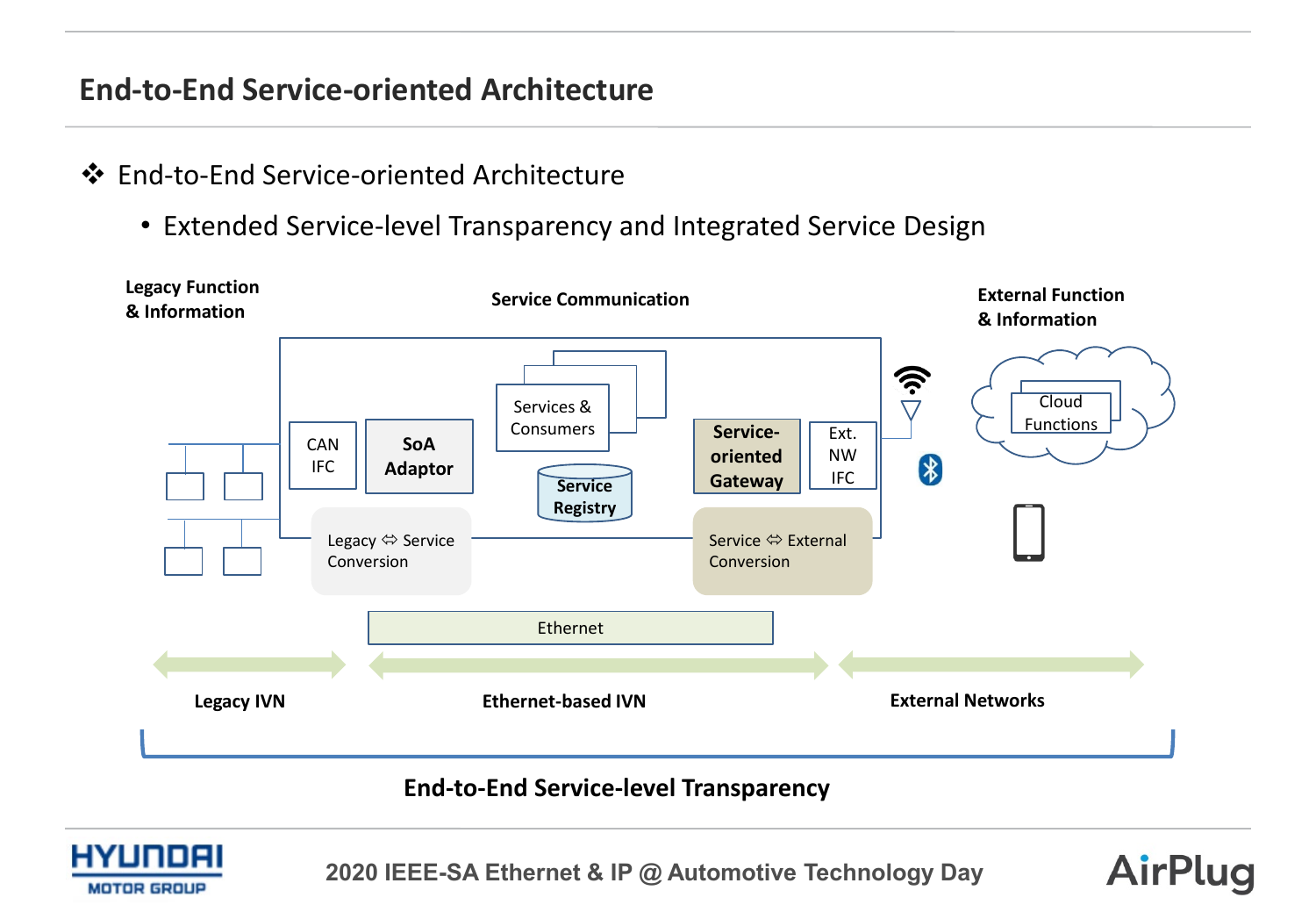#### **External Connectivity : Challenges and Approach**

#### External Devices on **External Network**

- Vehicle needs to interwork with external devices like **cloud servers** and smart devices.
- Interworking need gets much larger for ADAS and other connected car services.
- External networks have very different characteristics compared to IVN
	- : availability, bandwidth, latency, cost, etc.
- Application Protocols for external connectivity are usually different from those for IVN in general.
- High-risk security issues when interworking through external networks.

#### **Service-oriented Gateway**

- Handles issues related with external device/network interworking.
- **Converts Application Protocols** and Translates Services.
- **Caches external information** to deal with availability & cost issues of external networks.
- Applies **Policy** and Performs Service-level **Access Control**.
- Should be implemented on ECU with external connectivity.



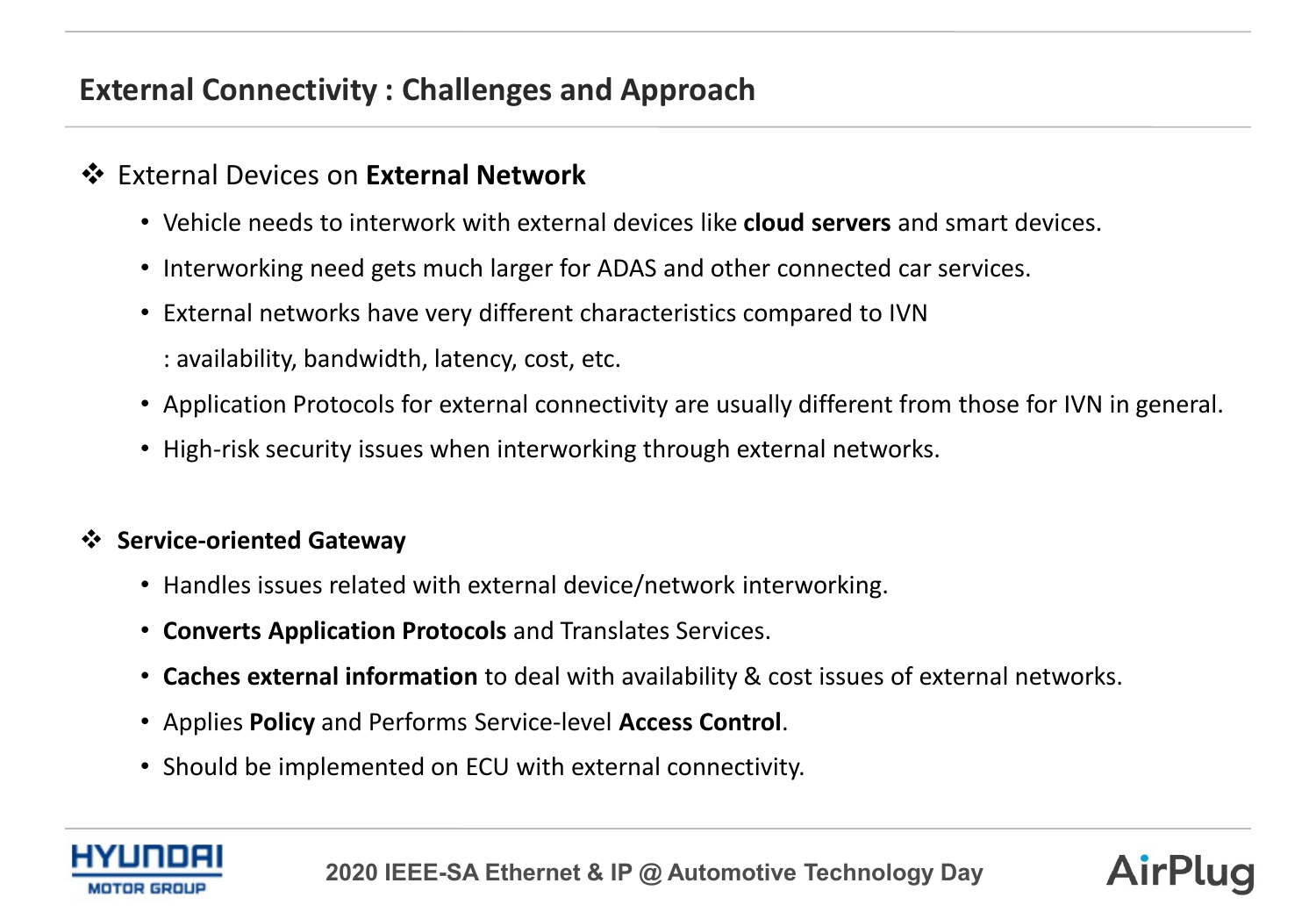#### **Structural Concept**

- Structural Concept of Service-oriented Gateway Interworking with Cloud Functions & Services
	- In-vehicle Service Applications use Data/Functions from Cloud
	- Cloud uses Data/Functions provided by In-vehicle Service Applications





**2020 IEEE-SA Ethernet & IP @ Automotive Technology Day**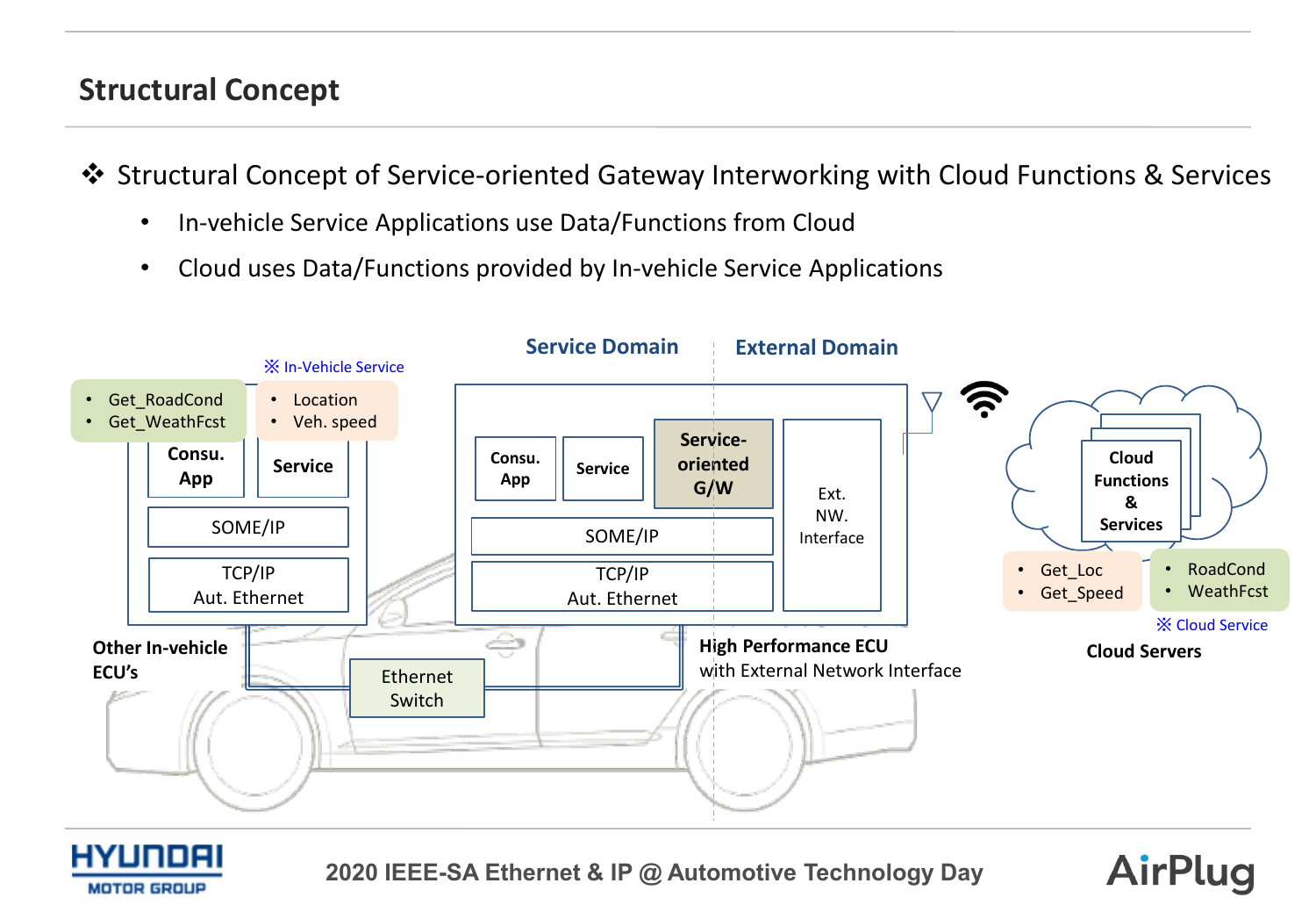#### **Software Architecture**

Service-oriented G/W relays information between External Devices and In-Vehicle ECU's

- With external devices: HTTP/MQTT/SMS depending on communication pattern
- With in-vehicle ECU's: Service-oriented communication based on SOME/IP





**2020 IEEE-SA Ethernet & IP @ Automotive Technology Day**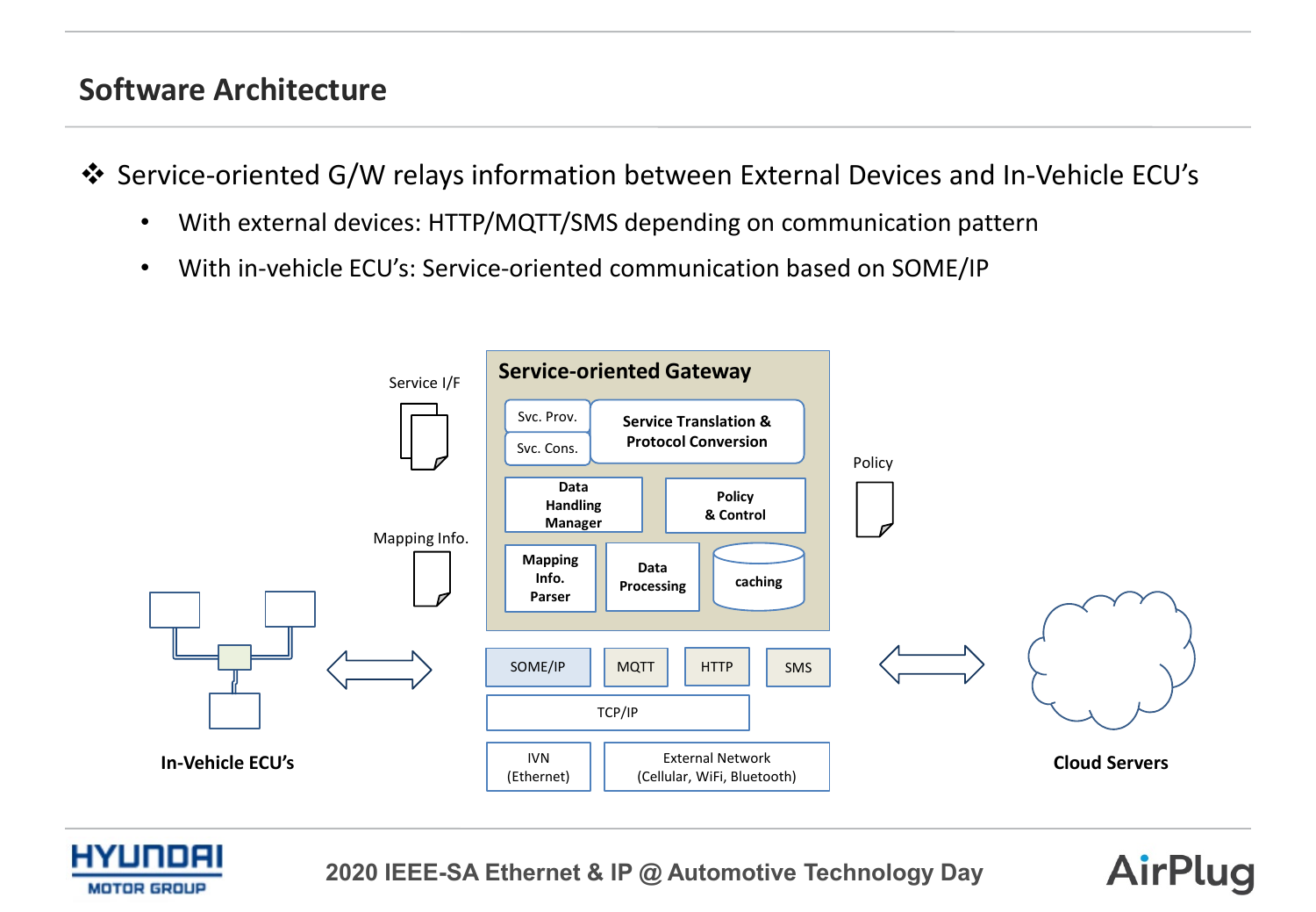## **Features of Service-oriented Gateway**

- Protocol Conversion Service Communication
- Protocol Handling Service Discovery
- Edge Processing
- Policy & Access Control
- Network Utilization



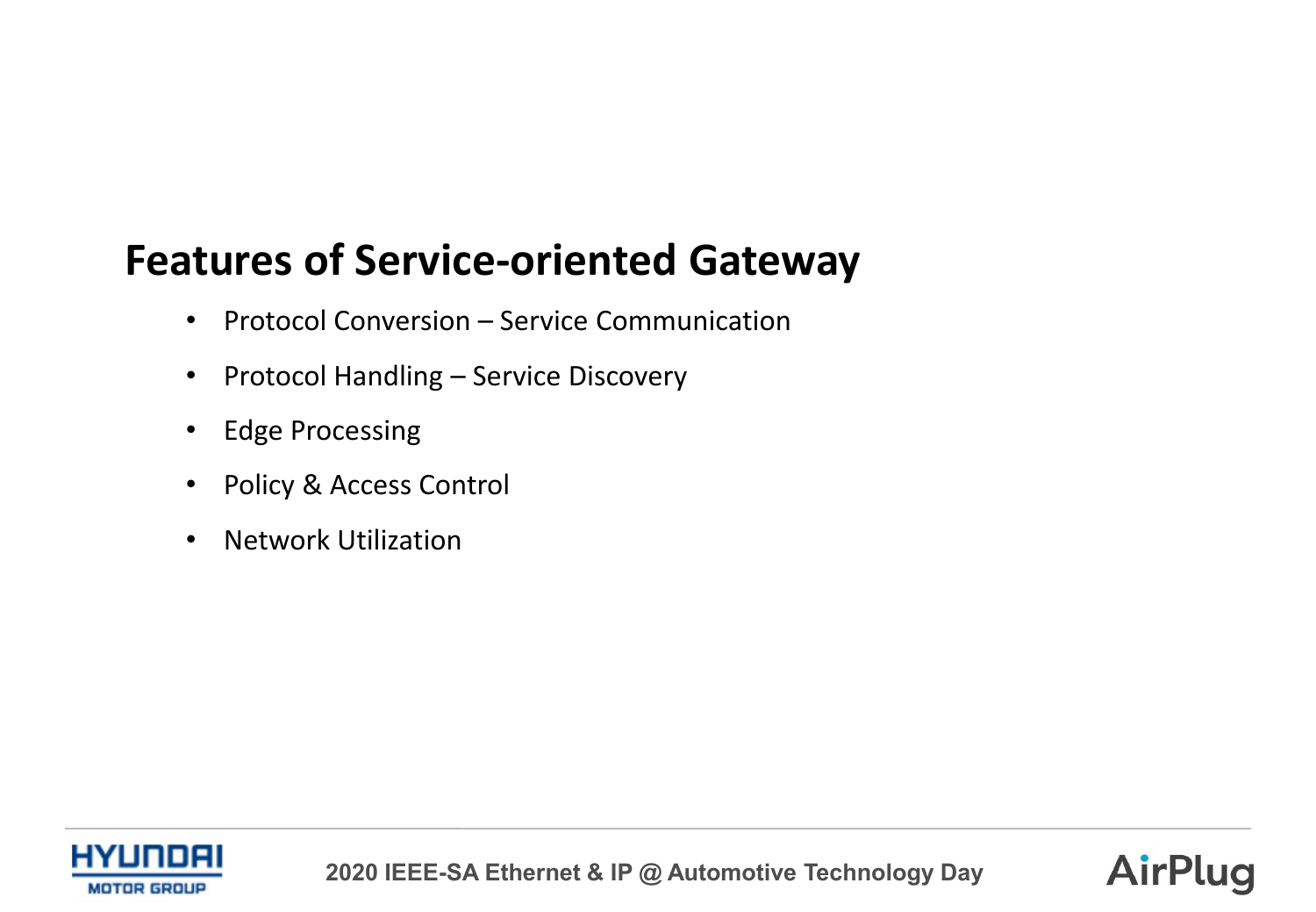#### **Two-way** Communication : **Vehicle Origination**

• Service Consumer makes method requests to G/W and the requests are relayed to External Networks using HTTP.





**2020 IEEE-SA Ethernet & IP @ Automotive Technology Day**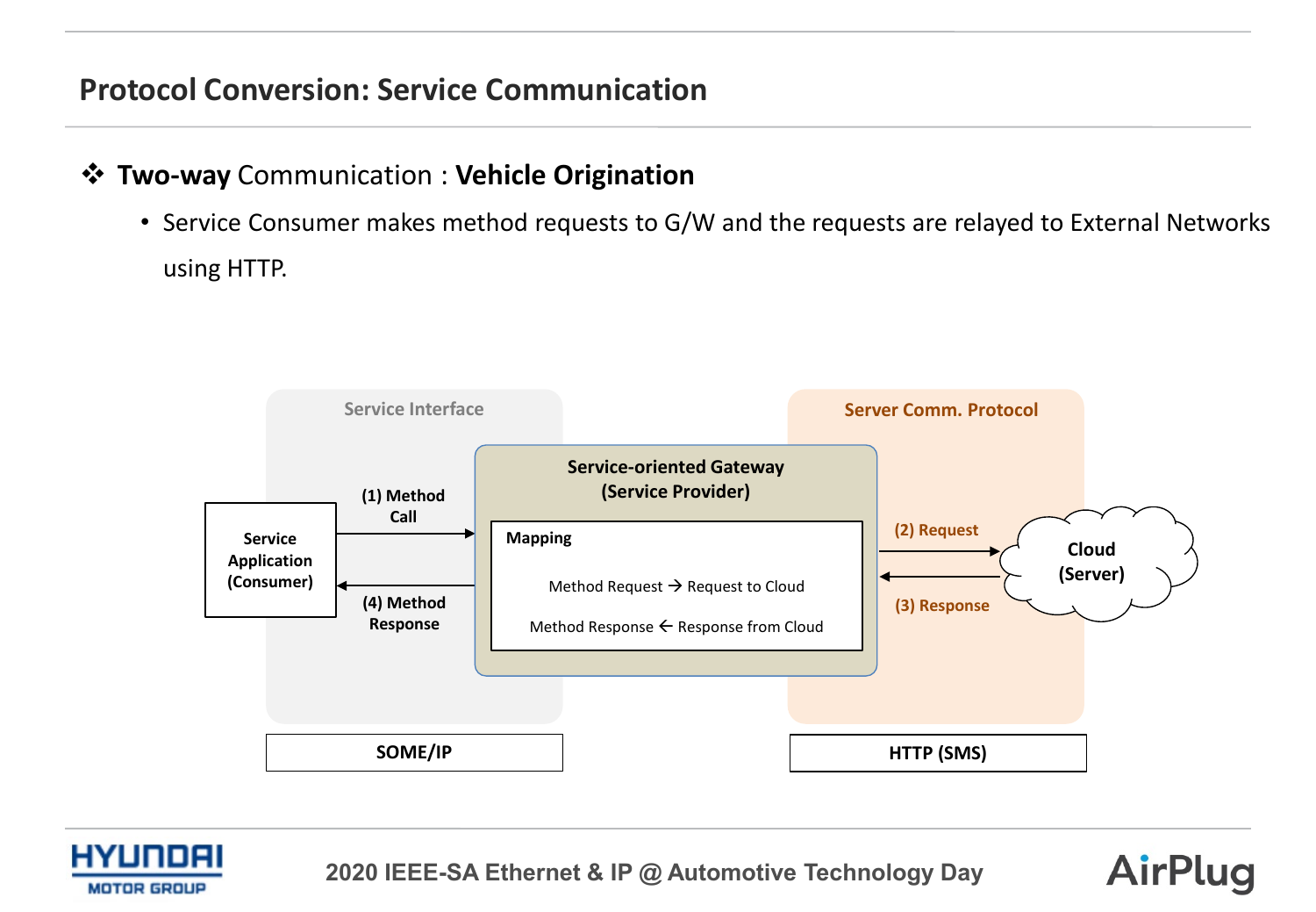#### **Two-way** Communication : **Vehicle Termination**

• After receiving requests from Cloud, G/W makes corresponding method calls to an appropriate Service Provider and relays the responses to Cloud





**2020 IEEE-SA Ethernet & IP @ Automotive Technology Day**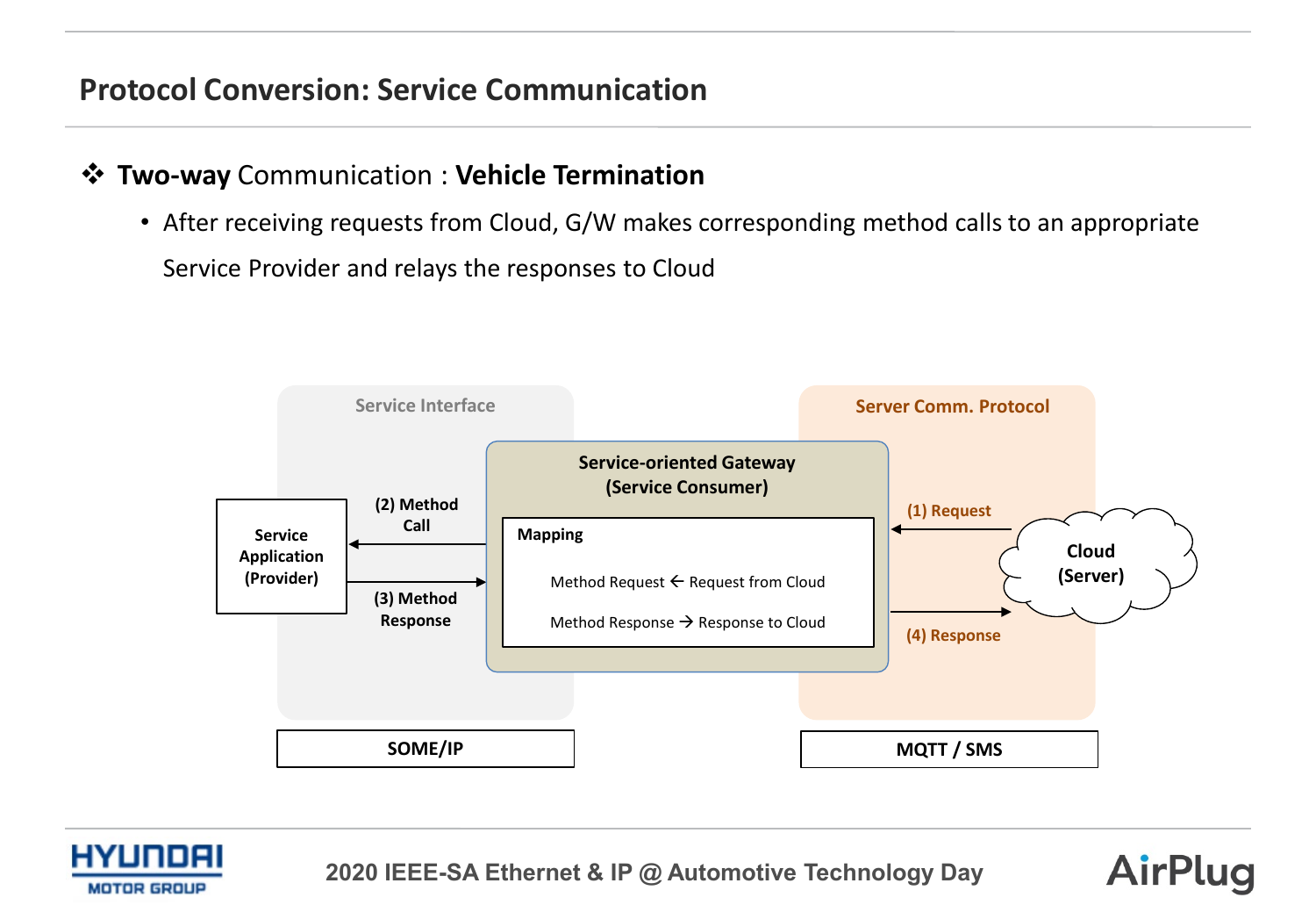#### **One-way** Communication : **Vehicle Origination**

- Service Provider fire an event to G/W and then G/W relays the event data to Cloud using HTTP
- To facilitate communication with In-vehicle ECU, G/W utilizes SOME/IP SD to subscribe to events





**2020 IEEE-SA Ethernet & IP @ Automotive Technology Day**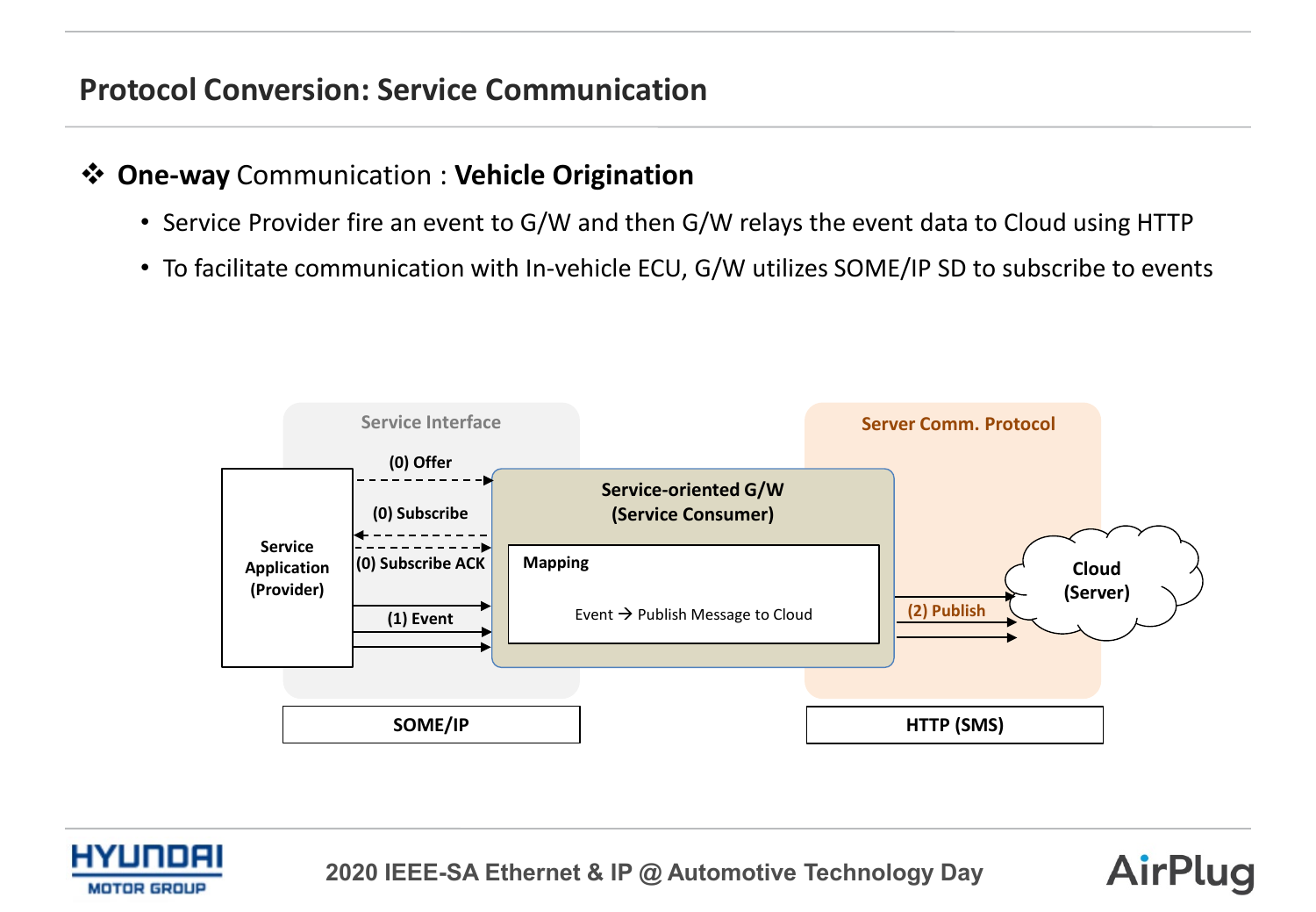#### **One-way** Communication : **Vehicle Termination**

• G/W relays data from Cloud to In-vehicle ECU's as event notification





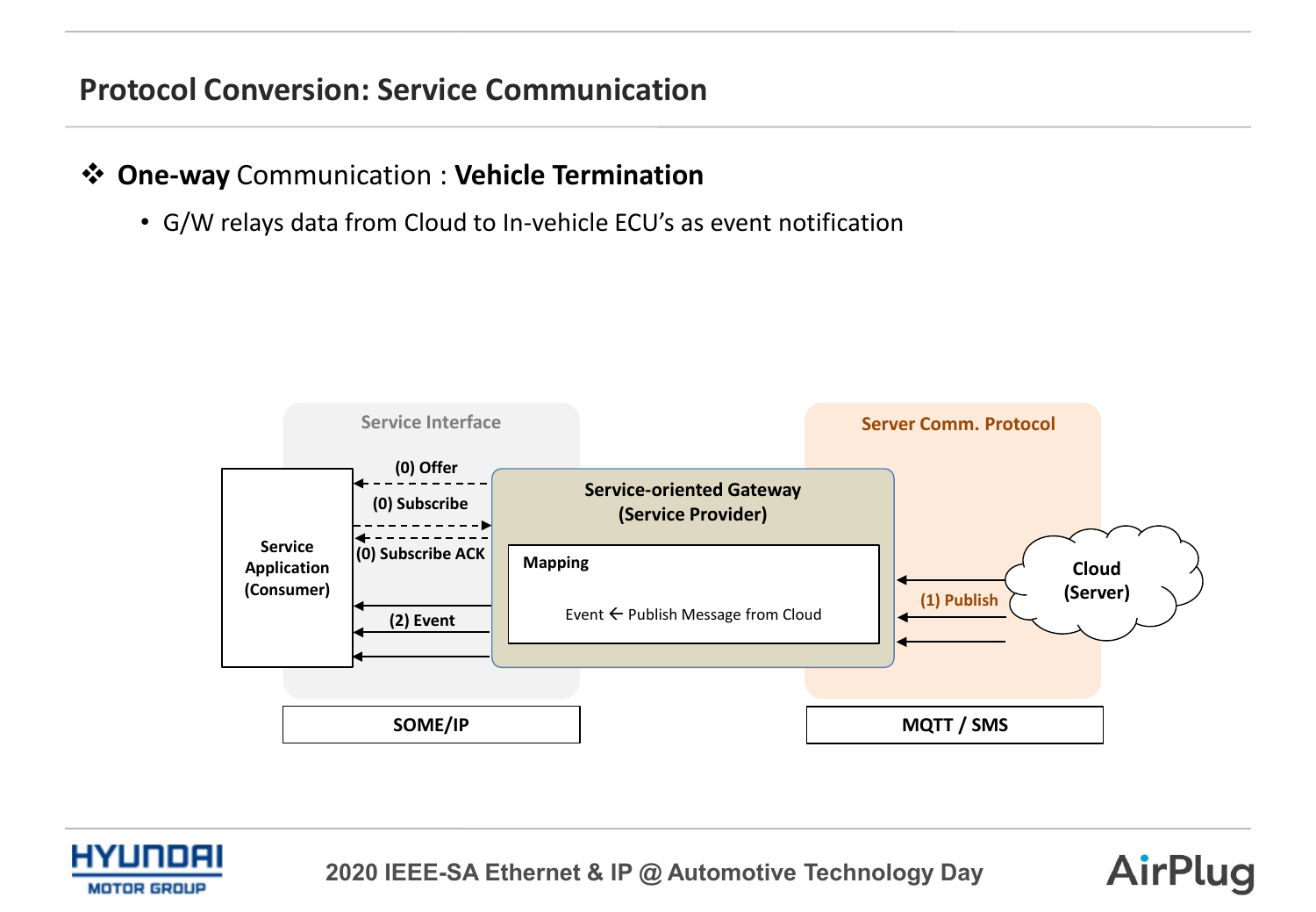- External Connection Status is mapped to corresponding Service Domain Behavior
	- Example
		- In case of unstable network or busy server: Retry Server Connection (NOT\_OK if Time out)
		- In case of no available network : Respond with NOT\_OK





**2020 IEEE-SA Ethernet & IP @ Automotive Technology Day**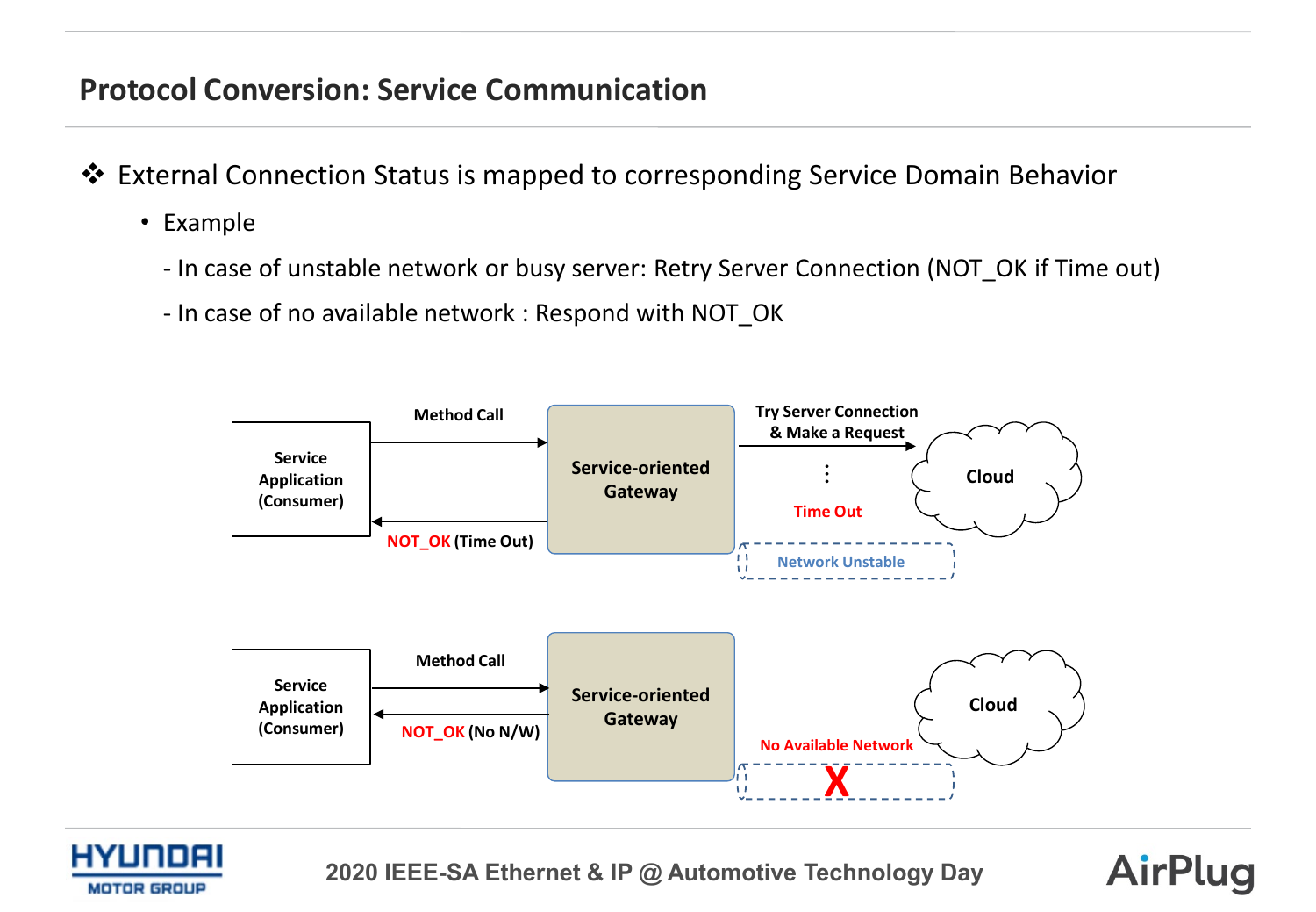#### **Protocol Handling: Service Discovery**

- G/W performs Service Discovery for service-oriented communication with In-vehicle ECU's
	- Uses SOME/IP SD Protocol
	- Adaptive Operation Timing and Behavior Modes in accordance to External Network status





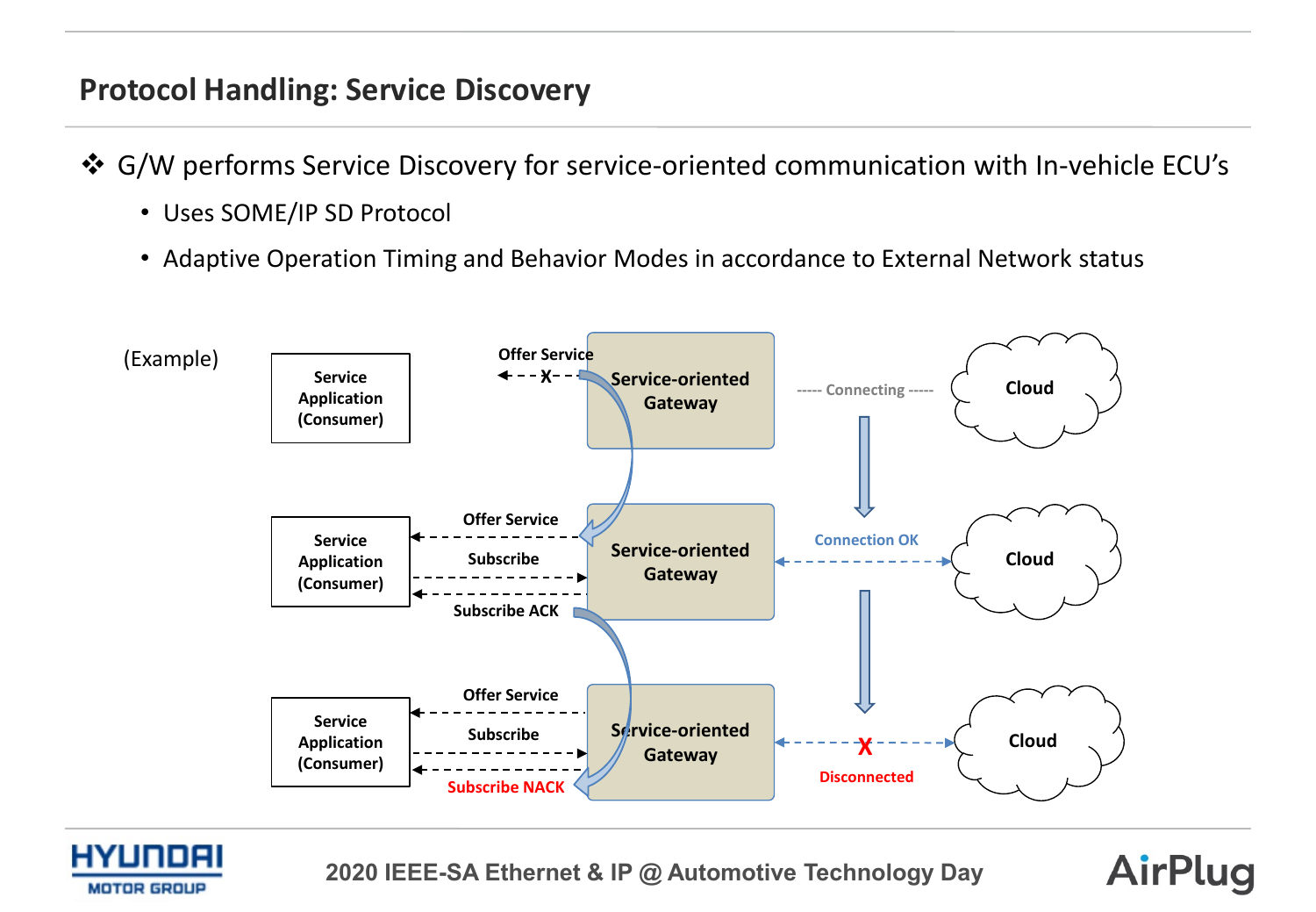#### **Edge Processing**

#### **Caching** Responses from External Networks

- Prevents unnecessary excessive connections to external networks
- Improves Responsiveness & Reduces Network Cost





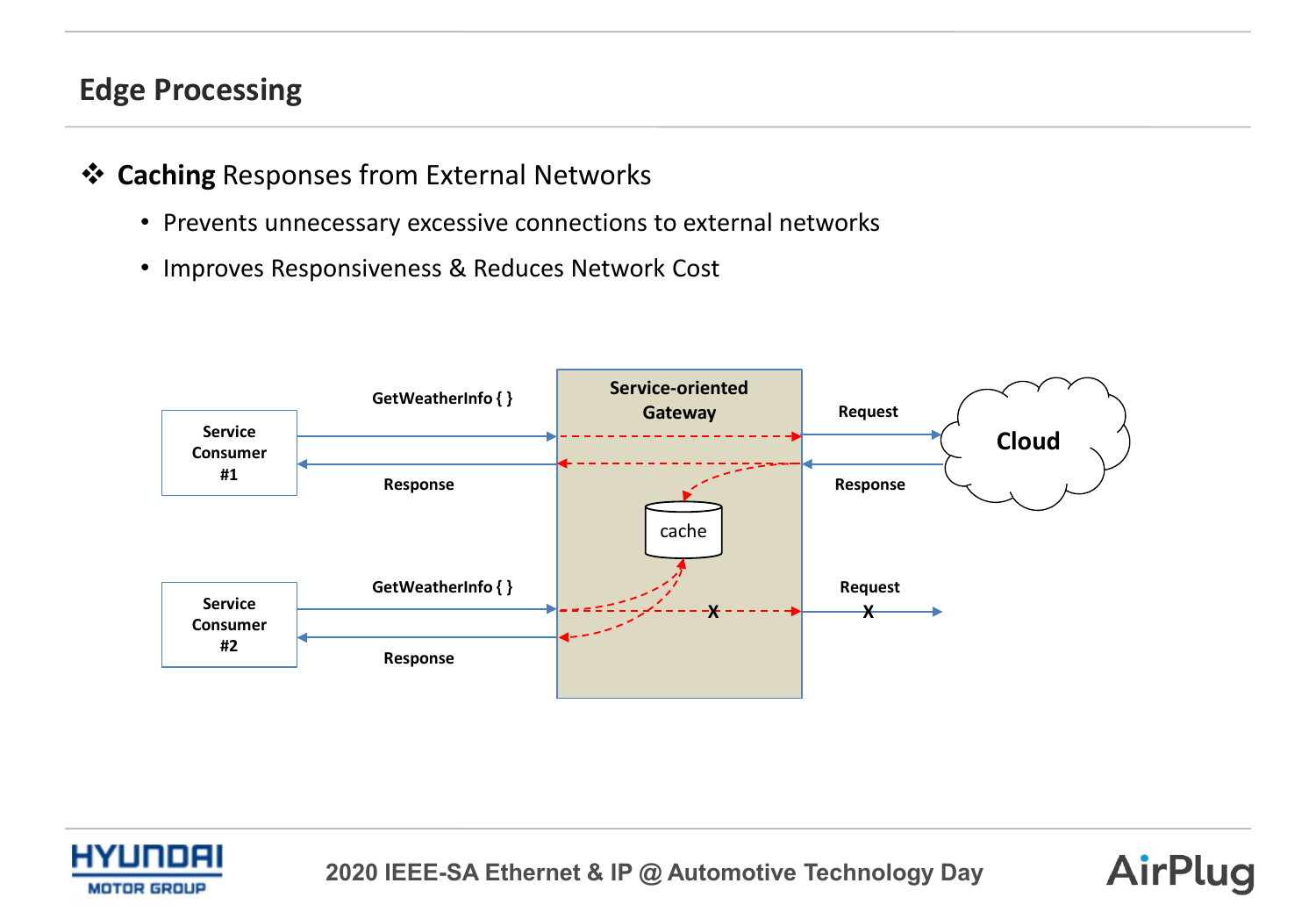#### **Edge Processing**

#### **Filtering & Aggregation**

- Relays **less data and less frequently** to Cloud than received from in-vehicle ECU's
- Performs Period-based or Contents-based Filtering
- Aggregates Multiple Events from One or Several Service Applications
- Reduces Communication loads and Network costs





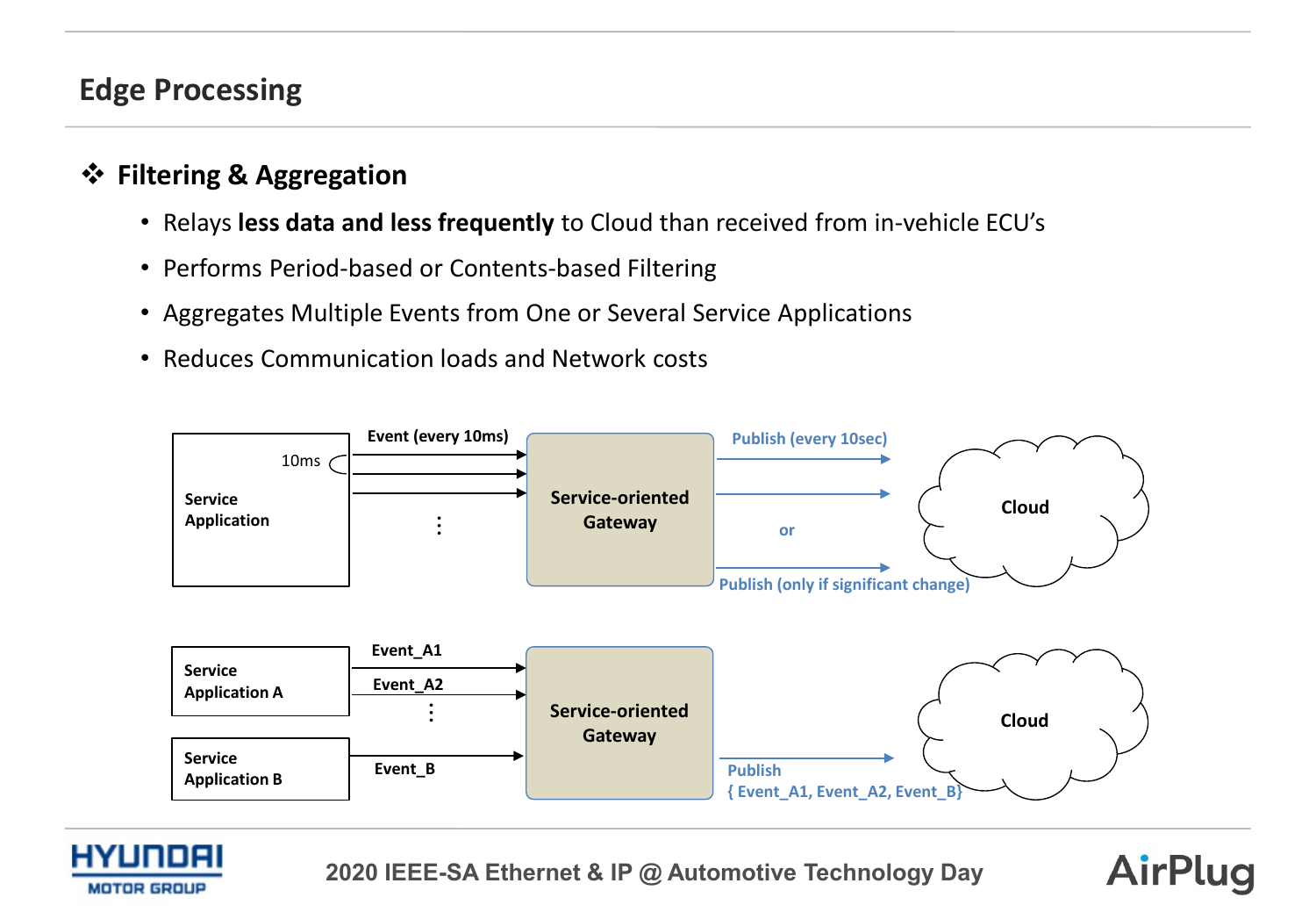#### **Policy & Access Control**

#### **Service-level Access Control**

- Access Control at Service Level or Service Element Level (e.g., for each method or event)
- Access Control Policy can be applied Statically or Dynamically from Cloud



#### **Operation Policy**

• Policy can be applied for other G/W operations like Filtering, Caching, and Network Mapping.



**2020 IEEE-SA Ethernet & IP @ Automotive Technology Day**

AirPlua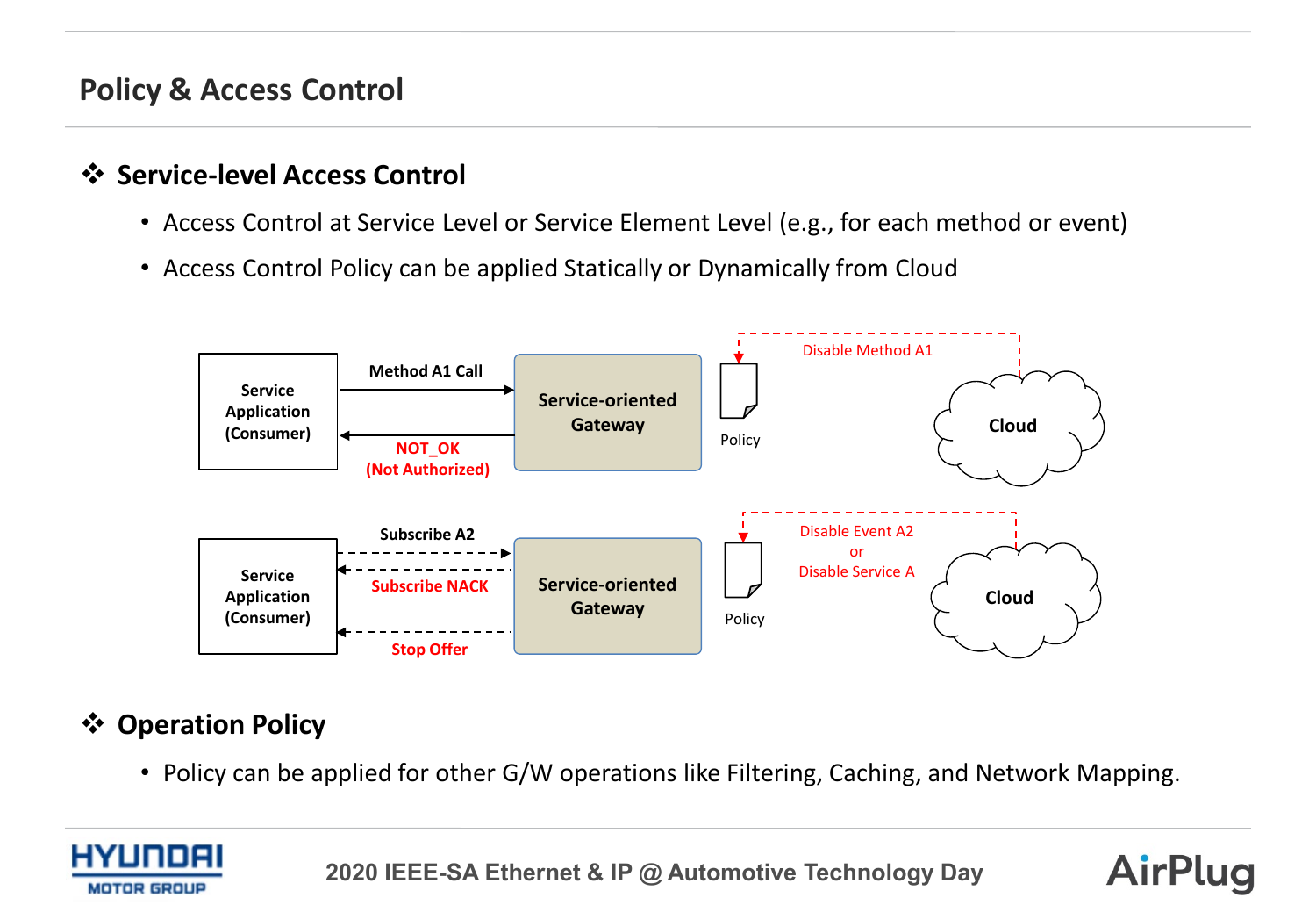### **Connected Car Service Example**

- Door Control Service
- Emergency Alarm Service



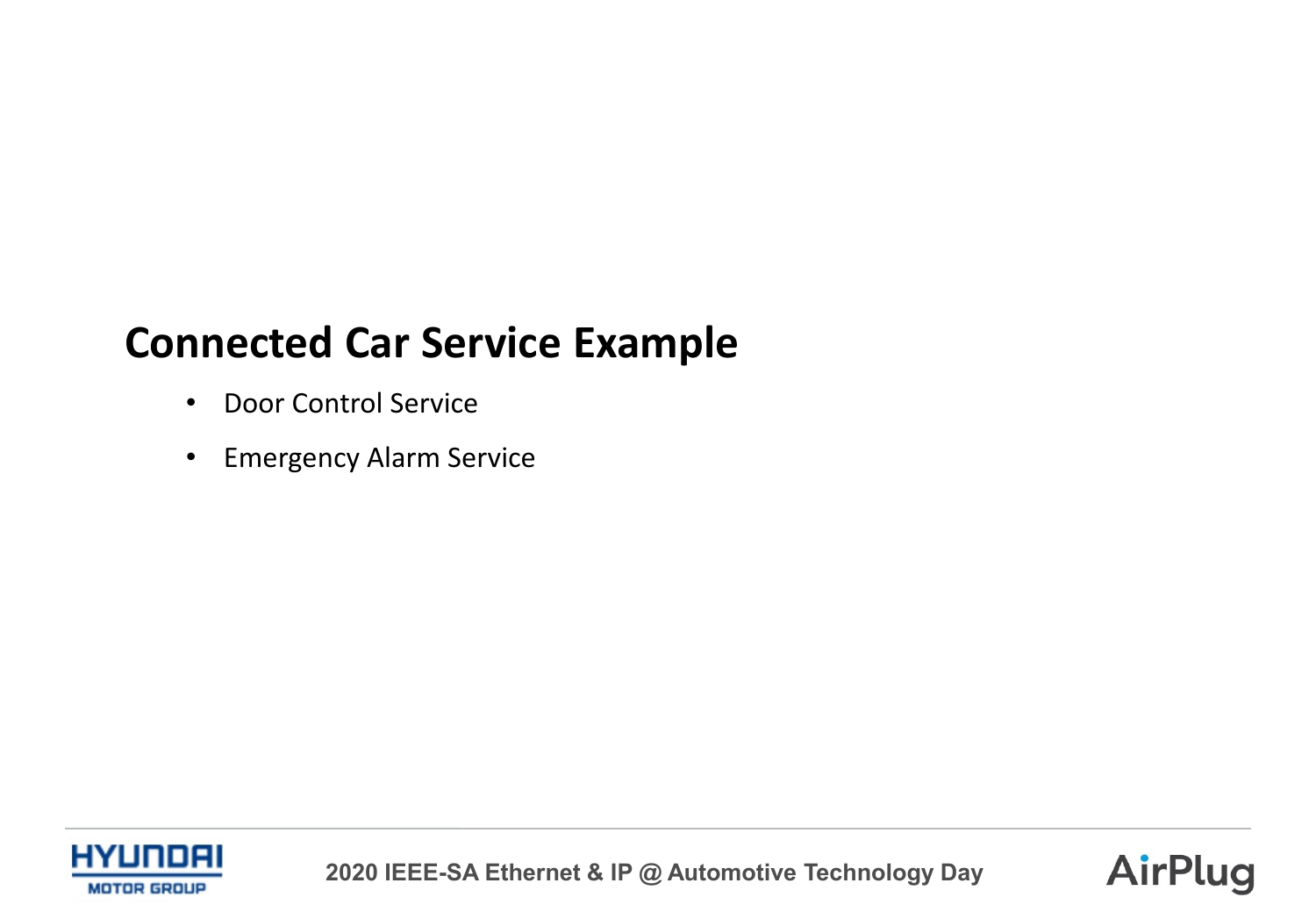#### **Connected Car Service Example**

#### ❖ Remote Door Control Function

• Utilizes existing "Door Control Service" provided by SoA Adaptor

| <b>Service Name</b> | <b>Service Interface</b> | Argument                    | <b>Direction</b> | G/W Acts as | <b>External Protocol</b> |
|---------------------|--------------------------|-----------------------------|------------------|-------------|--------------------------|
| Door Control        | Request & Response       | Door Position (FL/FR/RL/RR) | Vehicle          | Service     | <b>MQTT</b>              |
|                     |                          | Target Status (Lock/Unlock) | Termination      | Consumer    |                          |





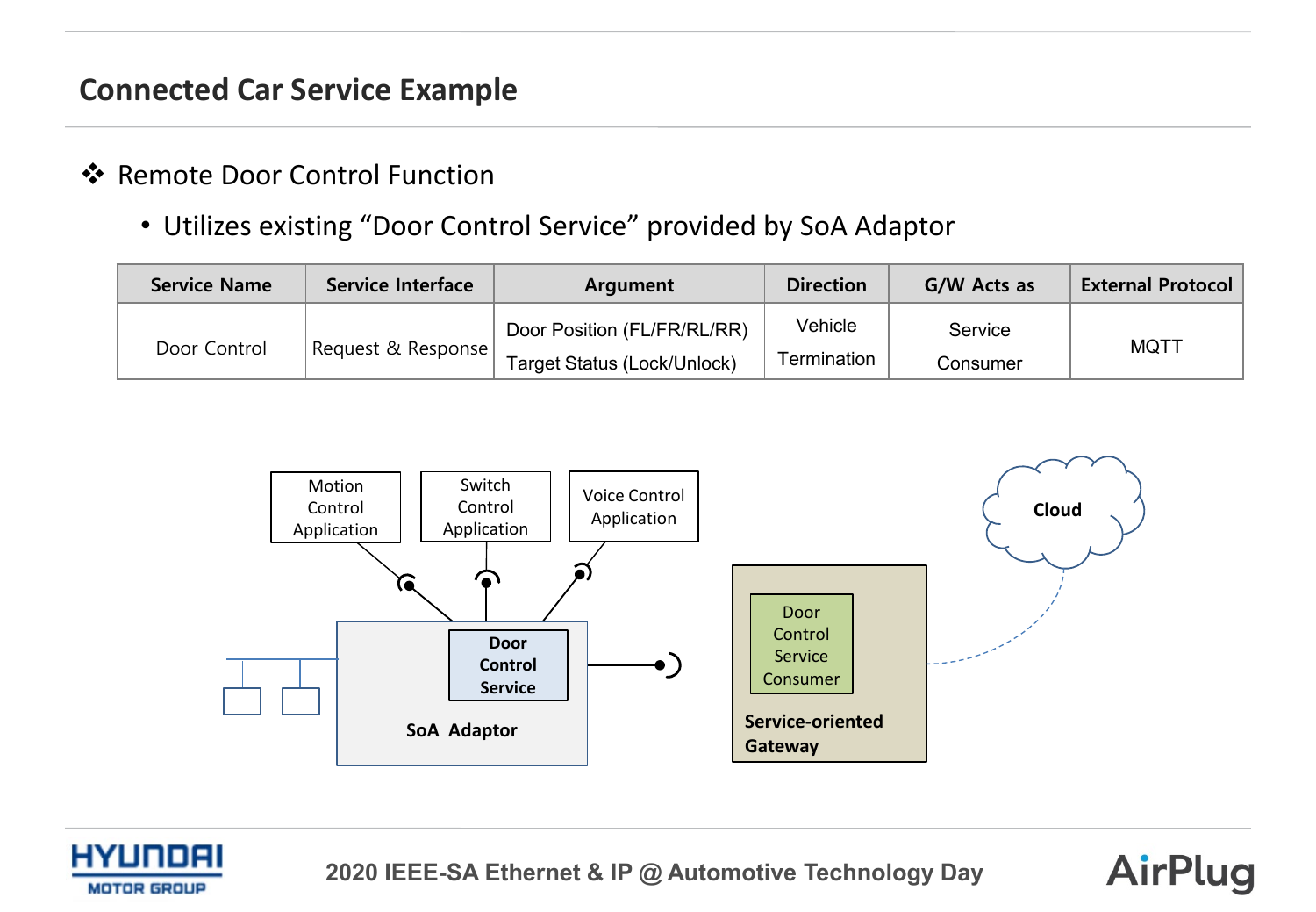#### **Connected Car Service Example**

#### **❖** Airbag Activation Alarm Function

• Utilizes existing "Emergency Alarm Service" provided by Service-oriented G/W

| <b>Service Name</b> | <b>Service Interface</b> | Argument                | <b>Direction</b> | G/W Acts as | <b>External Protocol</b> |
|---------------------|--------------------------|-------------------------|------------------|-------------|--------------------------|
| Emergency Alarm     | Request & Response       | <b>Current Position</b> | Vehicle          | Service     | <b>HTTP</b>              |
|                     |                          | Alarm Reason            | Origination      | Provider    |                          |